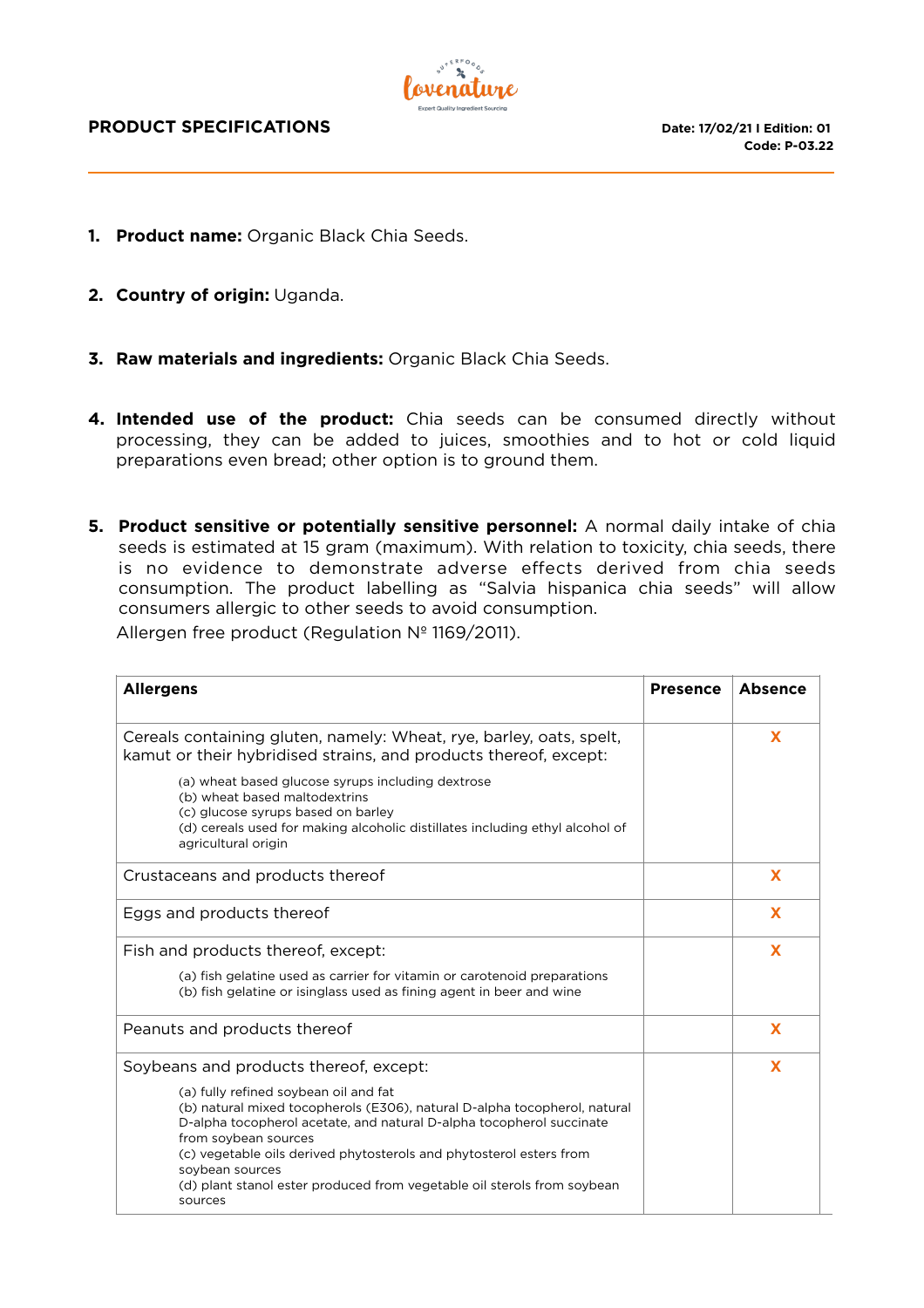# $\mathbf{z}_b$ Covenature

### **PRODUCT SPECIFICATIONS** Date: 17/02/21 I Edition: 01

|                                                                                                                                                                                                                                                                                                                                                                                                                                                                  | X        |
|------------------------------------------------------------------------------------------------------------------------------------------------------------------------------------------------------------------------------------------------------------------------------------------------------------------------------------------------------------------------------------------------------------------------------------------------------------------|----------|
| Nuts, namely: Almonds (Amygdalus communis), hazelnuts<br>(Corylus avellana), walnuts (Juglans regia), cashews (Anacardium<br>occidentale), pecan nuts (Carya illinoinensis (Wangenh.) K. Koch),<br>Brazil nuts (Bertholletia excelsa), pistachio nuts (Pistacia vera),<br>macadamia or Queensland nuts (Macadamia ternifolia), and<br>products thereof, except for nuts used for making alcoholic<br>distillates including ethyl alcohol of agricultural origin. | X        |
| Celery and products thereof                                                                                                                                                                                                                                                                                                                                                                                                                                      | X        |
| Mustard and products thereof                                                                                                                                                                                                                                                                                                                                                                                                                                     | X        |
| Sesame seeds and products thereof                                                                                                                                                                                                                                                                                                                                                                                                                                | <b>X</b> |
| Sulphur dioxide and sulphites at concentrations of more than 10<br>$mg/kg$ or 10 mg/litre in terms of the total $SO2$ which are to be<br>calculated for products as proposed ready for consumption or as<br>reconstituted according to the instructions of the manufacturers.                                                                                                                                                                                    | X        |
| Lupin and products thereof                                                                                                                                                                                                                                                                                                                                                                                                                                       | X        |
| Molluscs and products thereof                                                                                                                                                                                                                                                                                                                                                                                                                                    | X        |

## **6. Organoleptic characteristics:**

| Flavour    | Characteristic                                          |
|------------|---------------------------------------------------------|
| Colour     | Black, spotted grey                                     |
| Texture    | Firm                                                    |
| Odour      | Characteristic without presence of<br>unpleasant odours |
| Appearance | Small, oval seeds                                       |

## **7. Microbiological characteristics:**

| Total plate count | $\leq$ 2 x 10 <sup>5</sup> CFU/g |
|-------------------|----------------------------------|
| E. coli           | $<$ 10 CFU/g                     |
| Salmonella        | Absence in 25 g                  |
| Mould count       | < $10^4$ CFU/g                   |
| Yeast count       | < $10^4$ CFU/g                   |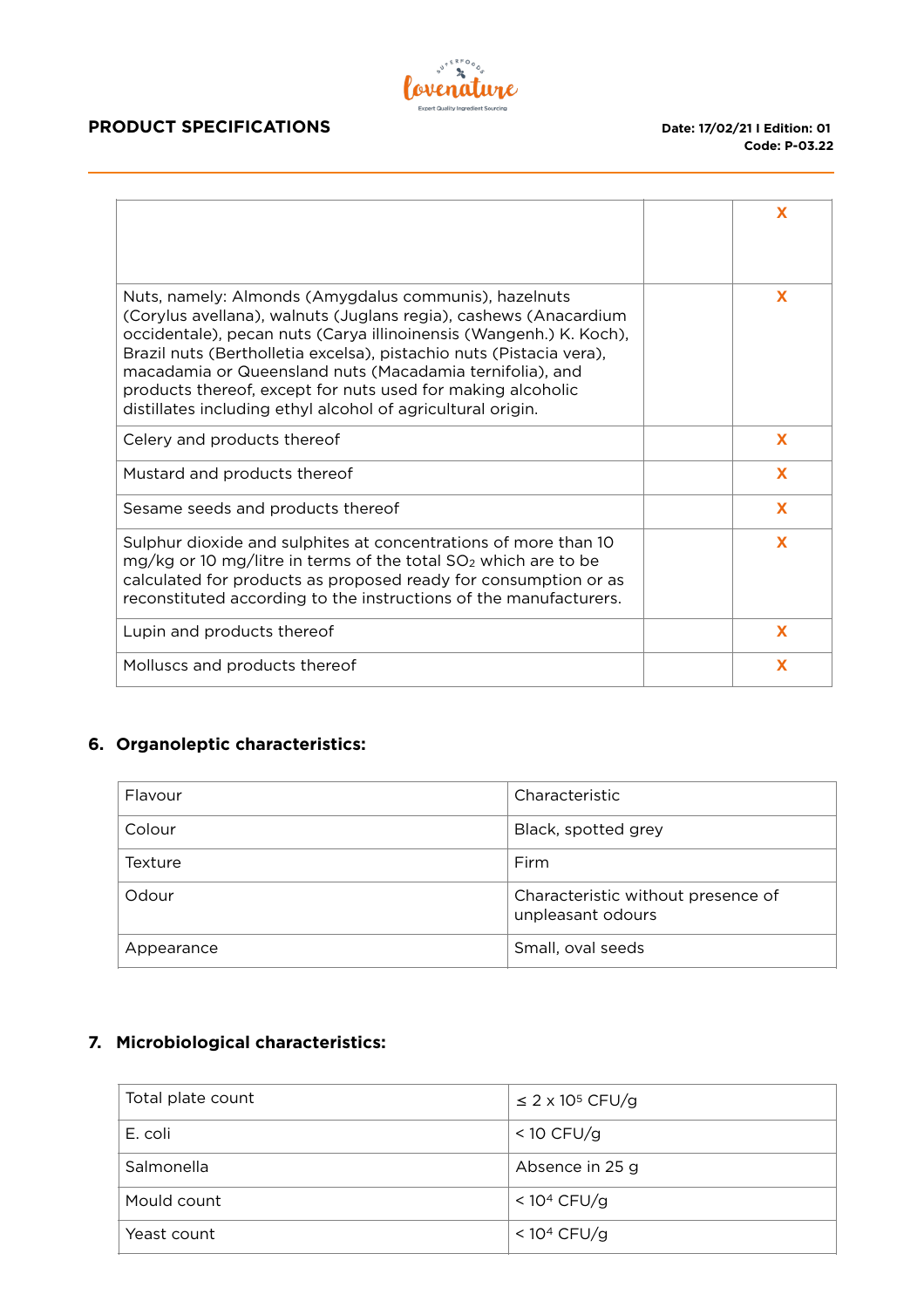

#### **PRODUCT SPECIFICATIONS** Date: 17/02/21 I Edition: 01

| Listeria monocytogenes | Absence in 25 g |
|------------------------|-----------------|
| Bacillus cereus        | $<$ 100 CFU/g   |

### **8. Physico-chemical characteristics:**

| Moisture                                   | $\leq 8\%$                                                                                                                            |
|--------------------------------------------|---------------------------------------------------------------------------------------------------------------------------------------|
| Purity                                     | 99,9%                                                                                                                                 |
| Impurity                                   | Max. 0,1%                                                                                                                             |
| <b>GMO (Genetically Modified Organism)</b> | The product is not subject to specific<br>labelling in accordance with the EU<br>legislation in the current valid version.            |
| Pesticide residues                         | In accordance with the EC regulation on<br>organic production of agricultural in the<br>current valid version.                        |
| Heavy metals                               | In accordance with EU legislation setting<br>maximum levels for certain<br>contaminants in foodstuff in the current<br>valid version. |
| Mycotoxins                                 | In accordance with EU legislation setting<br>maximum levels for certain<br>contaminants in foodstuff in the current<br>valid version. |

## **9. Nutritional information:**

(Average values per 100 g)

| Energy        | 1832 Kj/444 kcal              |
|---------------|-------------------------------|
| Fat           | 31,4 g                        |
| Carbohydrates | 4,9g                          |
| Salt          | $< 0.01$ g                    |
| Protein       | 21,29                         |
| Fibre         | 31,8g                         |
| Ingredientes  | 100% Organic Black Chia Seeds |